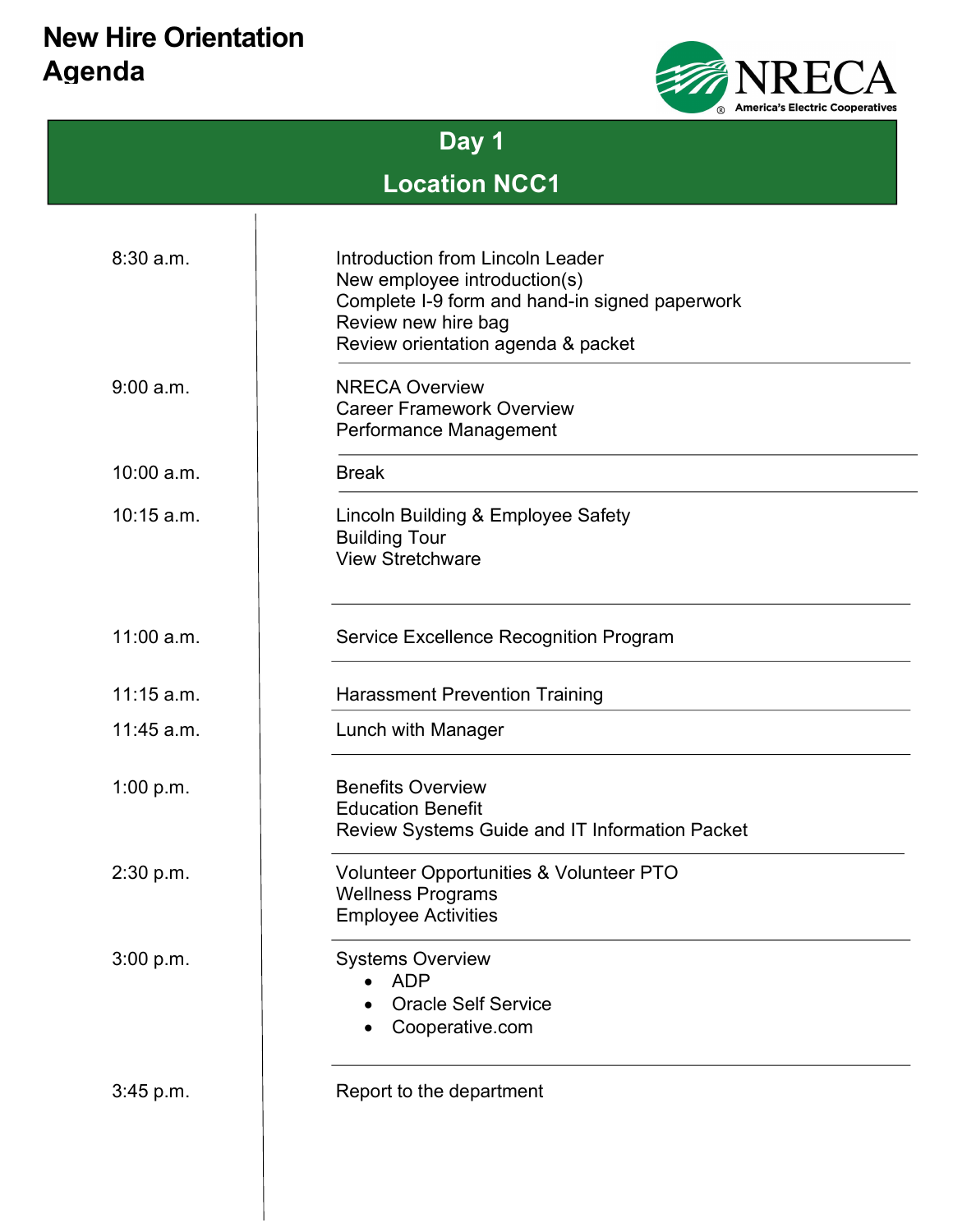## New Hire Orientation Agenda



# Day 2

Location: Your Department

| Department & Job<br>Orientation with your<br>Manager                                                                                       | Introductions to Team/Review Departments/Org Chart<br><b>Review Job Description</b><br><b>Performance Management Overview</b>              |  |  |  |
|--------------------------------------------------------------------------------------------------------------------------------------------|--------------------------------------------------------------------------------------------------------------------------------------------|--|--|--|
| 10:30 a.m. to 11:30 a.m.<br>Orientation to NRECA Lincoln<br>Operations, Presented by<br>Shanna Bridges,<br>Analyst II, Retirement Plan Ops | Presentation of Lincoln Operations                                                                                                         |  |  |  |
| Lunch Hour (Time TBD)<br>Dinner & Co. (coupon)                                                                                             | In breakroom with a teammate – identified by Manager                                                                                       |  |  |  |
| Department & Job<br>Orientation with your<br>Manager, cont'd.                                                                              | <b>NRECA Leadership &amp; Strategic Priorities</b><br><b>Department Priorities/Goals</b><br>Review NRECA & Department Policies & Practices |  |  |  |
| Day 3                                                                                                                                      |                                                                                                                                            |  |  |  |
| <b>Location: NCC3</b>                                                                                                                      |                                                                                                                                            |  |  |  |
| 10:00 a.m. in Employee Benefit<br>Services, taken by Pam<br>Holdsworth                                                                     | <b>Employee Photo</b>                                                                                                                      |  |  |  |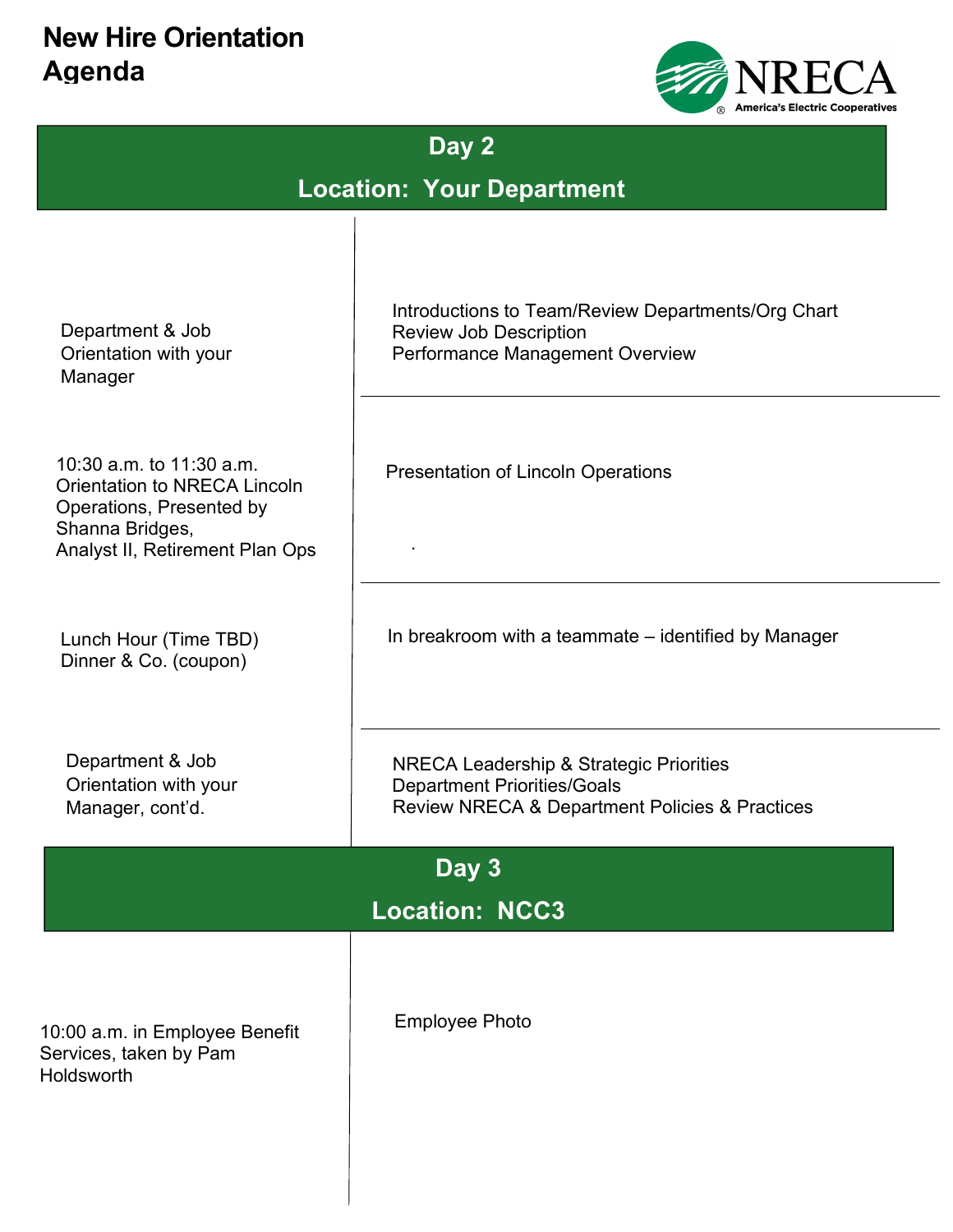#### **NRECA LINCOLN OPERATIONS**

#### **INCLEMENT WEATHER POLICY STATEMENT**

It is NRECA- Lincoln's policy to follow the State of Nebraska, State Office Building, inclement weather policy. The State of Nebraska, State Office Building's operating status is posted on local TV and radio news broadcasts in the case of a closure.

#### **Office Closure or Early Dismissal:**

- 1. If the State of Nebraska, State Office Building announces that its offices are closed due to adverse weather conditions, NRECA-Lincoln employees are not required to report to work and the NRECA-Lincoln location will be closed.
	- a. All employees will receive regular base pay during the closure period, unless they have previously scheduled leave.
	- b. Employees who are equipped to telework may be expected to accomplish priority tasks from home.
- 2. The Lincoln location may authorize an early dismissal and close the office early due to adverse weather conditions.
	- a. In the event of an early dismissal, a full day's compensation will be paid to regular full-time employees who are at work at the time of the dismissal. Regular part-time employees at work will be paid for the hours normally scheduled.
	- b. Employees not at work at the time of the early dismissal will charge the time in accordance to their leave status (i.e. PTO, LWOP, Extended Illness).
- 3. Non-exempt employees who are specifically requested by their supervisors to work when the office has closed will earn time-and-a-half for hours worked in addition to regular pay due to the office closure.

#### **General Guidelines – when the Lincoln location does not close:**

- 1. If adverse weather conditions exist, and the Lincoln location does not close, with the safety and welfare of our employees as a concern, employees will determine for themselves their ability to drive to work safely, the condition of their vehicle, and the immediate road conditions.
- 2. When the Lincoln Public Schools are closed due to snow, employees are allowed to wear jeans to work the days LPS is closed.
- 3. Employees who do not report to work due to adverse weather conditions will use PTO or leave without pay if their PTO has been exhausted. If feasible, employees may be allowed to make up missed work time within the work week, with prior approval from their supervisor.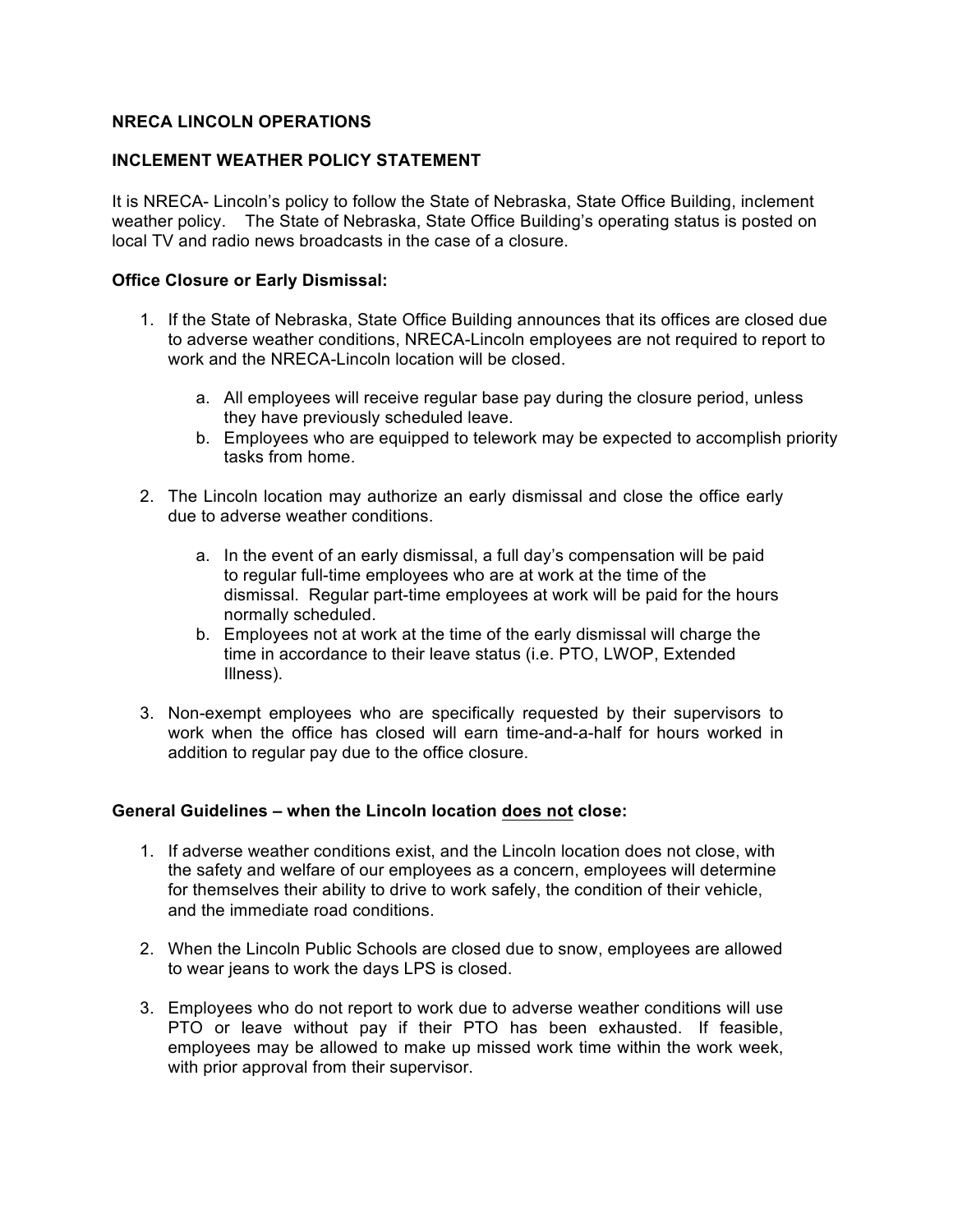- 4. Employees are responsible for notifying their supervisors as early as possible if they cannot attend work because of the weather.
- 5. Managers or their designees may permit employees to leave early in the interest of the employee's safety.

#### **Communication Guidelines:**

In the event of an office closure or early dismissal, employees are required to adhere to the following communication standards:

- 1. Update telephone message recording to inform callers that NRECA's Lincoln office is closed.
- *2.* Turn on e-mail Out-Of-Office Assistant with an appropriate message, such as *"It is NRECA's Lincoln location's policy to follow the State of Nebraska's hazardous conditions status. Due to the State Office Building's closure, NRECA's Lincoln location will be closed today (or closed at 3:00 PM today). I will check email periodically and will respond as quickly as possible."*
- 3. Check and respond to voicemail and email messages at least twice a day. If you cannot, relay in your voicemail and email recordings who can be contacted in your absence.